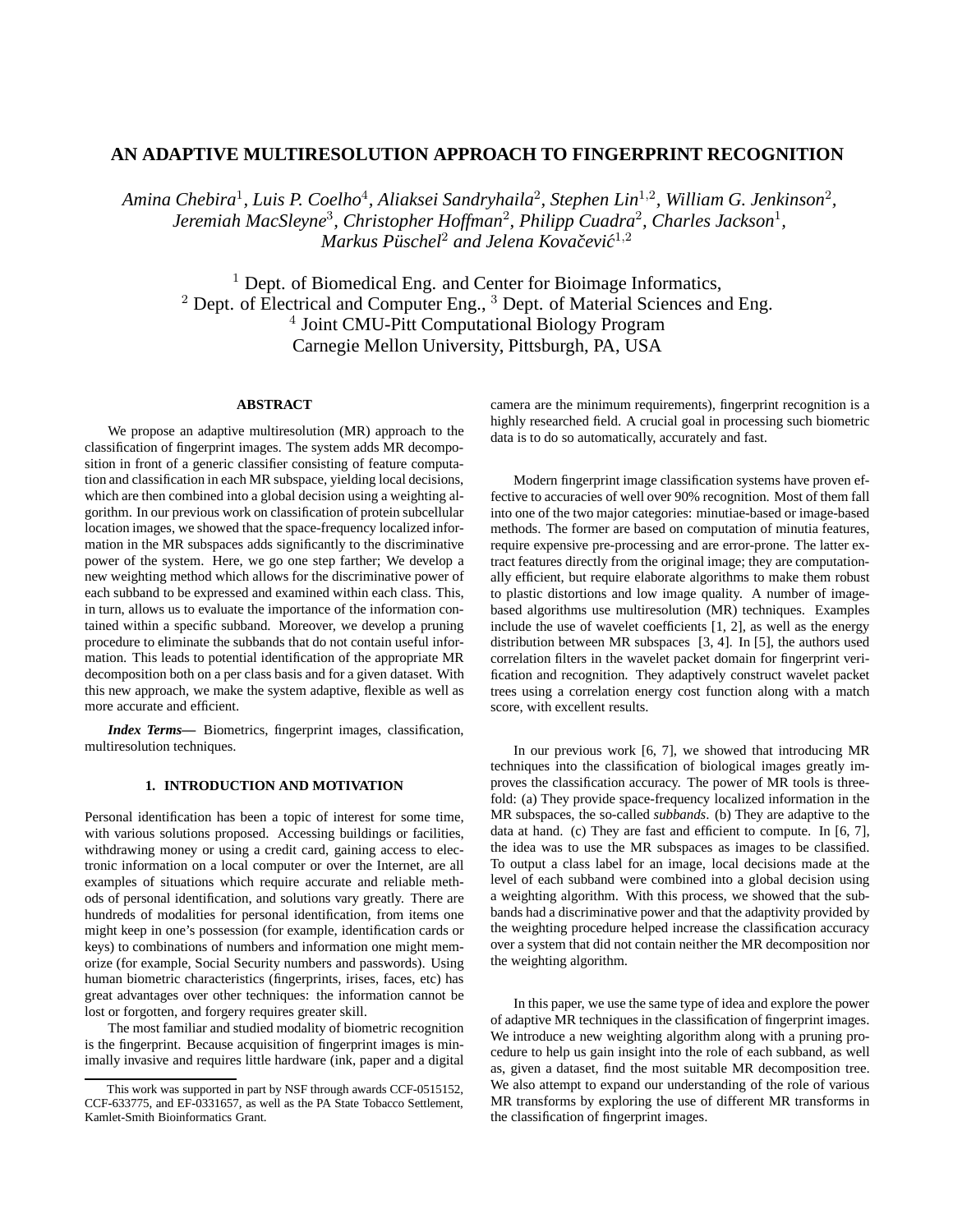

**Fig. 1**. Schematic of the current classification method [7].

## **2. BACKGROUND**

## **2.1. MR Classification**

We now briefly describe the MR classification system developed in [6, 7]. We denote as *no MR (NMR)* the standard classification system consisting of a feature extractor followed by a classifier (see Fig. 1). We add an MR block in front of NMR and compute features in MR subspaces (subbands). Classification is then performed on each of the subbands yielding local decisions which are then weighed and combined to give a final decision.

Images to be classified undergo an MR decomposition that creates a total of S subbands. Following this decomposition, any set of features can be extracted from each of the S subbands; here, we use texture features as we have found them to be most powerful. The feature vectors are then input into  $S$  separate generic classifiers (neural networks for instance). Finally, each of the  $S$  classifiers outputs a decision vector.

Given K classes, we define a *target decision vector* as  $d =$  $(d_1, d_2, \ldots, d_K)^T \in \mathbb{R}^K$ . Ideally, d has all its coefficients but one equal to 0. A nonzero coefficient at position  $k$  implies that the image belongs to class  $k$ . The intended interpretation is that  $d_k$  is a measure of the resemblance of the image to class  $k<sup>1</sup>$ . To assign a "wining" class to an image, we assign it the index of the highest coefficient in the decision vector:

$$
k_{win} = \arg\max_{k} d_k.
$$

Let us now define the decision vector,  $c_s$  as the output after each subband classifier  $s$ . The weighting block takes as input the different local decision vectors and combines them into a single output decision vector. For each image, given the set of  $S$  decision vectors, we concatenate them into a matrix C of size  $K \times S$ , where each element  $C_{k,s}$  is position k of the decision vector of classifier s.

### **2.2. Weighting Procedure**

Assume that we have  $N$  training images. Then, at the output of the classifiers we have N decision matrices  $C^{(l)} = \{C_{k,s}\}^{(l)}$ , for  $l =$  $1, \ldots, N$ ,  $k = 1, \ldots, K$  and  $s = 1, \ldots, S$ . To these N matrices, we associate N target decision vectors  $d^{(l)}$ ,  $l = 1, \ldots, N$ .

The weighting procedure combines the decision vectors together by weighing each of them with a subband-specific weight  $w_s$ . In matrix notation, the system computes:

$$
d = Cw,\tag{1}
$$

where  $w = (w_1, \dots, w_S)^T$  is of size  $S \times 1$ , C is of size  $K \times S$  and thus, d is of size  $K \times 1$ . (We omitted the superscript that indicates the training image since the equation is valid for all of them.)

Given a set of training data, a possible solution for  $w$  is the one that minimizes the error in the least-square sense:

$$
w_{win} = \arg\min_{w} \sum_{i=1}^{N} ||d^{(i)} - C^{(i)}w||^2.
$$
 (2)

Define a target output vector  $o$  of size  $KN \times 1$ , as a vector which concatenates all the target decision vectors  $d^{(l)}$  as follows:

$$
o = \left(d_1^{(1)}, d_2^{(1)}, \dots, d_K^{(1)}, \dots, d_1^{(N)}, \dots, d_K^{(N)}\right)^T, \tag{3}
$$

and let  $T$  be the  $KN \times S$  matrix consisting of the all the decision matrices  $C^{(l)}$  of all the training data stacked on top of each other:

$$
T = \begin{pmatrix} C_{1,1}^{(1)} & \dots & C_{1,S}^{(1)} \\ \vdots & \ddots & \vdots \\ C_{K,1}^{(1)} & \dots & C_{K,S}^{(1)} \\ \vdots & \ddots & \vdots \\ C_{1,1}^{(N)} & \dots & C_{1,S}^{(N)} \\ \vdots & \ddots & \vdots \\ C_{K,1}^{(N)} & \dots & C_{K,S}^{(N)} \end{pmatrix}
$$
 (4)

We can now rewrite  $(2)$  in a direct error minimization form:

$$
w_{win} = \arg\min_{w} \|o - Tw\|,\tag{5}
$$

which possesses a closed-form solution and can be efficiently computed.

## **3. PROPOSED ALGORITHM**

#### **3.1. Problem Statement**

The problem we are addressing here is that of finding a single weight vector for each of the fingerprint classes. This allows better characterization and adaptivity to each individual class. Based on the training data for a specific class, the weight vector for this class weighs the local decisions made by each classifier so as to minimize the classification error for the images of that class. In the process, we use a pruning procedure to eliminate any information or subbands that are not useful for the classification. This yields an efficient system without sacrificing the accuracy. Thus, the input to the class-adaptive weight algorithm is the decision vectors  $C_k^{(l)}$  for  $l = 1, ..., N$  of all of the S classifiers and the output is the weight vectors  $w_k$  associated to each class k for  $k = 1, \ldots, K$ .

## **3.2. Weight Matrix Model**

To make the system truly adaptive, it is reasonable to assume that different classes require different weight vectors. Thus, we propose a system where, instead of a single weight vector  $w$  for the whole training data set, each class k has its own weight vector  $w_k$ . As opposed to (1), the entries in the output decision vector are now computed as:

$$
d_k = C w_k, \qquad k = 1, \dots, K,\tag{6}
$$

where  $d_k$  is the decision vector associated with class  $k$ .

Now, the weights can be grouped together to form an  $S \times K$  matrix W so that each column represents a class-specific weight vector. Equation (6) can be rewritten as:

$$
d = \text{diag}(CW). \tag{7}
$$

 $1$ The concept of resemblance is intentionally left underdefined.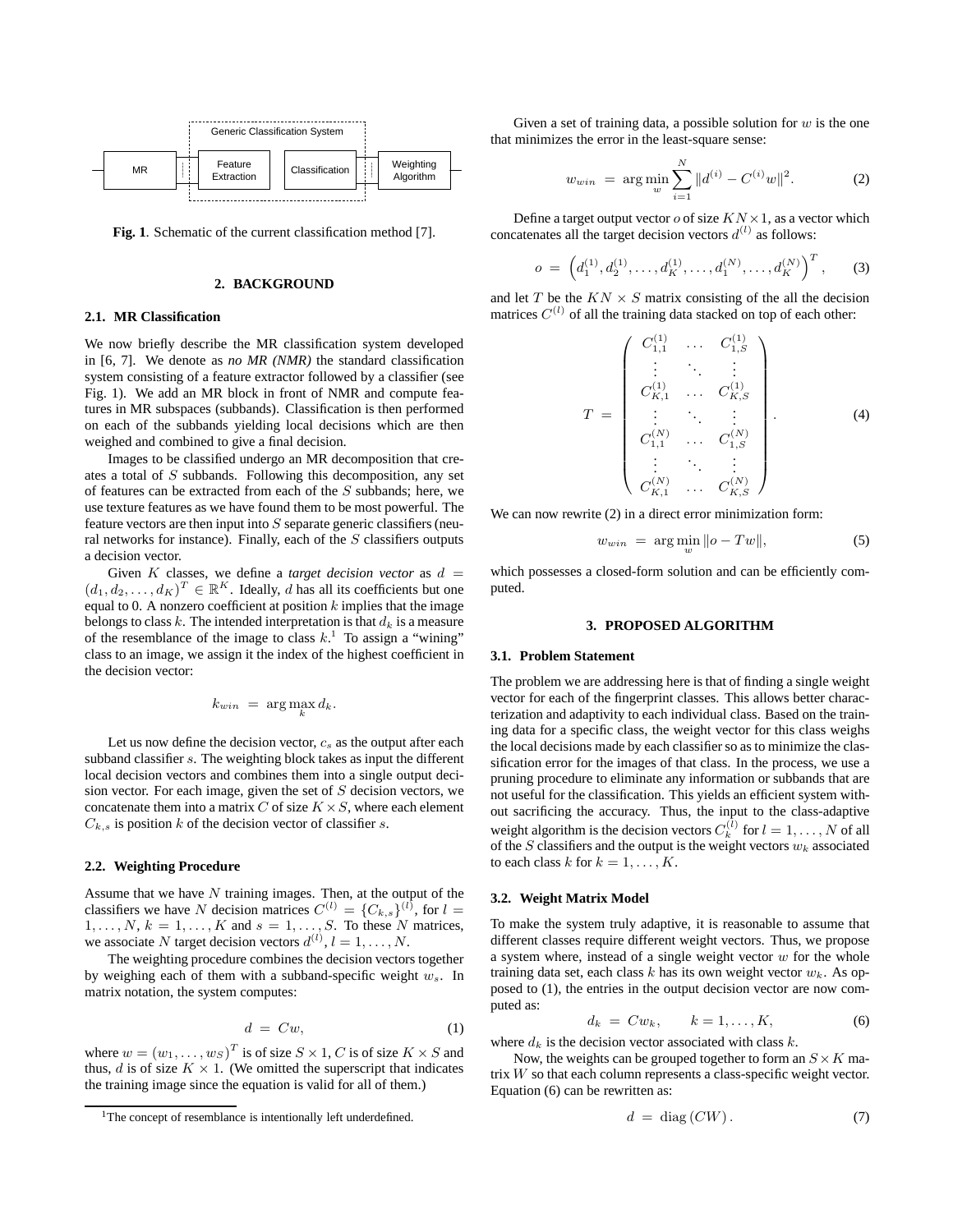Recall that C is of size  $K \times S$  and thus d is of size  $K \times K$  (compare this to (1)). To learn these weights, we again use the training set and look for a solution that minimizes the squared error:

$$
W_{win} = \arg\min_{W} \sum_{i=1}^{N} \|d^{(i)} - \text{diag}\left(C^{(i)}W^{(i)}\right)\|^2. \quad (8)
$$

To obtain an expression analogous to (5) and be able to apply standard methods, we have to define  $v$  as the vector of the concatenation of all class-specific weight vectors:

$$
v = (W_{1,1}, W_{1,2} \dots W_{1,K}, \dots, W_{S,1}, \dots, W_{S,K})^{T}.
$$
 (9)

We now define  $T^{(new)}$  as the following block matrix, where  $c_k^{(l)}$ ,  $l = 1, \dots, N$ , is the vector  $(C_{k,1}^{(l)}, C_{k,2}^{(l)}, \dots, C_{k,S}^{(l)})$ :

$$
T^{(new)} = \left(\begin{array}{ccccc} c_1^{(1)} & 0 & 0 & \dots & 0 \\ 0 & c_2^{(1)} & 0 & \dots & 0 \\ 0 & 0 & c_3^{(1)} & \dots & 0 \\ 0 & 0 & 0 & \dots & 0 \\ 0 & 0 & 0 & \dots & c_K^{(1)} \\ \vdots & \vdots & \vdots & \ddots & \vdots \\ c_1^{(N)} & 0 & 0 & \dots & 0 \\ 0 & c_2^{(N)} & 0 & \dots & 0 \\ 0 & 0 & c_3^{(N)} & \dots & 0 \\ 0 & 0 & 0 & \dots & c_K^{(N)} \end{array}\right).
$$
(10)

We can now write a minimization problem equivalent to the one in (8), and which we can solve using standard techniques:

$$
v_{win} = \arg\min_{v} \|o - T^{(new)}v\|.
$$
 (11)

### **3.3. Decomposition Tree Pruning**

Our long-term goal in developing an adaptive MR classification system was to find a wavelet-packet-like decomposition, where each class would induce a different MR subtree. While we have done just that in [5], we needed a cost function which is specific to the data set used. Our goal is thus have a more generic system and to achieve a "wavelet-packet"-like system but without the need for a cost function. We come close to this goal here, where we identify the set of discriminative subbands for each class (not necessarily a subtree).

Once the weight vectors are computed, we use the values of the weights to regulate the MR decomposition. In particular, subbands which are given a low weight by the weighting procedure can be pruned away as long as the remaining subbands are still sufficient to classify the image correctly. This way, the pruned subbands and their associated features need not be computed, resulting in computational savings. We propose to keep the high-weight subbands, so that at least a certain ratio  $\eta$ , defined as the fraction of the sum of kept weights over the sun of all the weights, of subbands are kept.

This pruning can be done over a single weight vector and is thus suitable for both the previous model with a weight vector per entire dataset as well as for the new model with a weight vector per class (6). The process is formalized as Algorithm 1.

| <b>Algorithm 1:</b> Pruning the decomposition tree                                 |
|------------------------------------------------------------------------------------|
| <b>Input:</b> The vector of weights $w$ , fraction of kept                         |
| weights/subbands $\eta$ (0 < $\eta \leq 1$ )                                       |
| <b>Output:</b> Set of subbands $S$                                                 |
| $1 S \leftarrow \{\}$                                                              |
| 2 while $\left(\sum_{i \in S}  w_i \right) < \eta \sum_{i=1}^{S}  w_i $ do         |
|                                                                                    |
| 3<br>$s \leftarrow \arg \max_{s \notin S} w_s$<br>4<br>$S \leftarrow S \cup \{s\}$ |
| 5 return $S$                                                                       |

#### **4. EXPERIMENTAL RESULTS**

### **4.1. Data Set**

To test our system we used images from a subset of the NIST 24 fingerprint database [8]. The data set contains 10 classes with 50  $512\times512$  images each. The images were acquired while individuals were rolling their thumbs, which induces different plastic distortions that make the data set realistic and challenging. Figure 2 shows two examples from an easy and a hard class.

### **4.2. Experimental Setup**

We use 45 images per class to train the system. Each image undergoes different 2-level MR transforms. These can be divided in two main categories: nonredundant unitary (MR bases) and redundant (MR frames). Amongst the unitary ones, we used the Discrete Wavelet Transform of size  $2 \times 2$ , and different transforms of size  $4 \times 4$ : the Discrete Fourier Transform (DFT) [9], the Discrete Cosine Transform (DCT) [9], the Discrete Hartley Transform (DHT) [9], the Walsh-Hadamard Transform (WHT) [10], the Discrete Triangle Transform (DTT) [11] and two random unitary transforms, RU1, which has a an all ones row (lowpass filter) and RU2 which is completely random. All of these are separable 2D transforms apart from the DTT, which is nonseparable. The redundant MR decompositions tested here are the Double-Density DWT (DD-DWT) [12], the Dual-Tree Complex Wavelet transform (DT-CWT) [13] and the Stationary Wavelet Transform (SWT) [14].

We use modified Haralick texture features (26 features) [7] and a two-layer neural network as our generic classification system, and perform ten-fold cross validation on the weight calculation. We set the value for  $\eta$  at 0.8 as initial observations showed that this value achieved a good balance between pruning away the decomposition tree while keeping the accuracy high.

### **4.3. Results and Discussion**

All the results are shown in Table 1. By observing the results, we can draw the following conclusions:

- MR does better than NMR.
- The redundant transforms (MR frames) do better than the unitary ones (MR bases) and the SWT achieves the best classification accuracy of 99.50%.
- The choice of the transform amongst MR bases does not seem to be crucial. One might as well use a random unitary transform and still achieve similar performances.
- As expected, pruning does not improve the accuracy of the system, but it does make it more efficient.